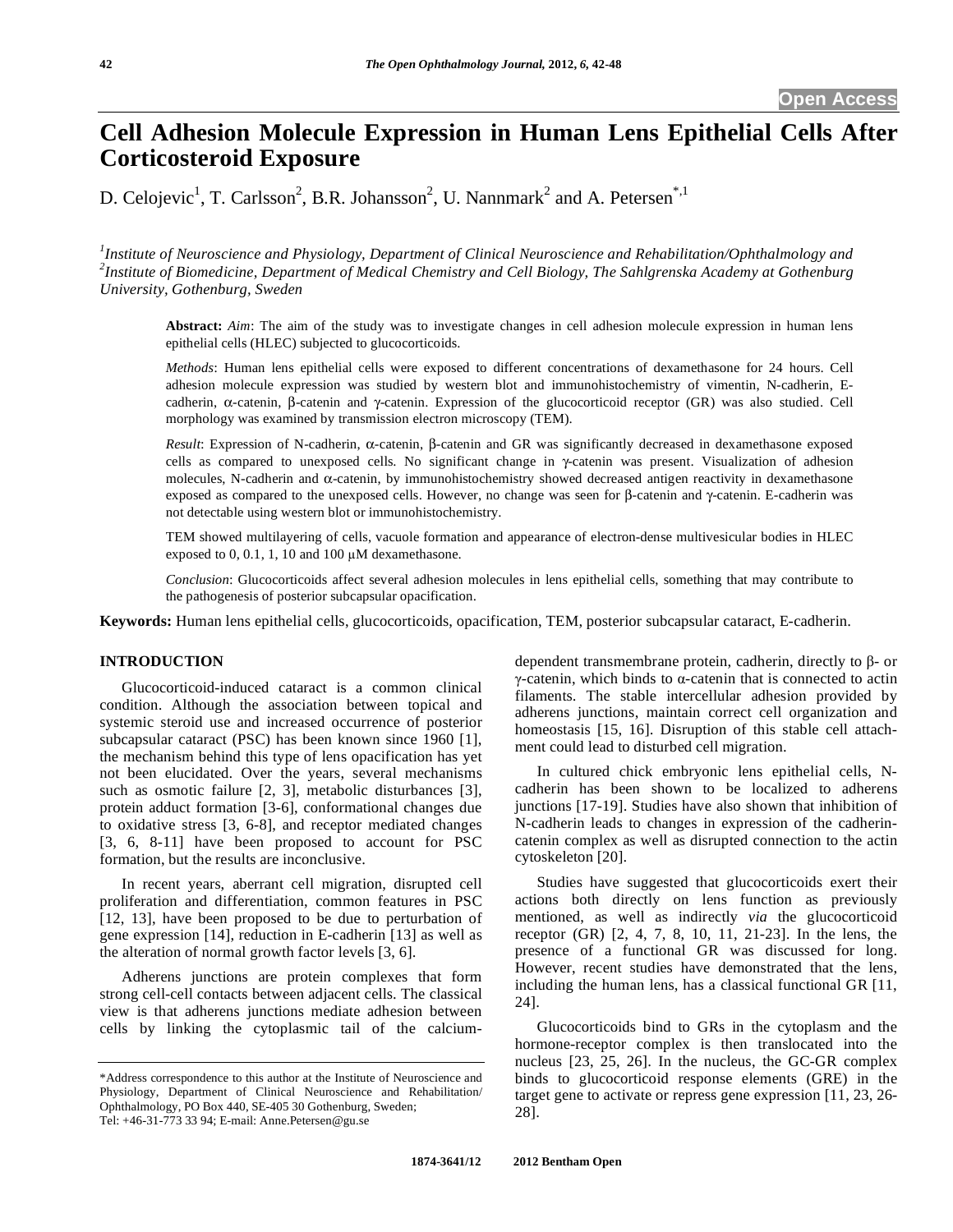In a previous study from our group, we found an increase in proliferation as well as the apoptosis in native human lens epithelial cells after exposure to dexamethasone. The proapoptotic effect was not due to oxidative mechanisms, nor was it a GR-mediated effect [29].

 In the present study, we have examined the effect of dexamethasone on cultured native human lens epithelial cells (HLEC) with respect to the adhesion molecule expression and GR-binding. Migration and morphology was investigated by western blot, immunohistochemistry and transmission electron microscopy.

#### **MATERIALS AND METHODS**

### **Human Lens Epithelial Cell Culture**

 Human lens epithelium specimens were obtained from lenses during cataract surgery at the Eye Clinic, Sahlgrenska University Hospital, Mölndal after informed consent. The study was approved by The Gothenburg University Ethics Committee and the tenets of the Declaration of Helsinki were followed. The human lens epithelium specimens, usually 5 mm in diameter, were put in eppendorf tubes containing culture medium (RPMI-1640), supplemented with 10% fetal calf serum, 100 U ml<sup>-1</sup> penicillin, 0.1 mg ml<sup>-1</sup> streptomycin and 2 mM L-glutamine immediately after surgery. The lens epithelium specimens were transferred from the eppendorf tubes to 24-well culture dishes (TPP, Switzerland) in a humified  $CO_2$ -incubator at 37°C and the lens epithelial cells (HLEC) started to proliferate. When confluent, the HLEC were subcultured by 0.25% trypsin/EDTA treatment, followed by resuspension in medium RPMI-1640 with 10% fetal calf serum, 100 U ml<sup>-1</sup> penicillin,  $0.1$  mg ml<sup>-1</sup> streptomycin and  $2 \text{ mM } L$ -glutamine.

 For each experiment, HLEC from two or more cell lines were used, each cell line containing cells from one individual, passage IV-VIII.

## **Electrophoresis, Western Blot**

HLEC, exposed to 0 or 100  $\mu$ M dexamethasone in serum-free culture medium for 24 hours was rinsed in ice cold PBS, followed by lysis in modified NuPage 0.5% lithium dodecyl sulphate (LDS) sample buffer (Invitrogen, Carlsbad USA).

 The dexamethasone concentration used, was chosen according to dose response experiments of dexamethasone in a previous study from our group [29].

 Whole cell lysate was used except for GR quantification where the cytoplasmic fraction was used. To separate the nucleus from the cytoplasm the cell lysate were centrifuged at 1200 g for 2 minutes. The cytoplasmic fraction was used for GR western blot analysis.

 After subsequent heating of the cell lysate at 70°C for 10 minutes, protein concentration was determined using the BCA protein assay reagent (Pierce Perbio Science UK Limited, Cheshire, United Kingdom) with bovine serum albumin as standard. The samples were diluted to identical concentrations in NuPage LDS sample buffer and reducing agent (Invitrogen, Carlsbad USA) that was reduced to 10% of the total sample volume was added.

Equal amounts of protein  $(10 \mu g)$  were separated on precast NuPAGE Bis-tris 4-12% gradient minigels using NuPage MOPS as running buffer. For western blotting, proteins were transferred to nitrocellulose membranes followed by a blocking in 5% non fat milk powder (NFM) in phosphate buffered saline (PBS) for 1 hour.

 Primary antibodies used for Western blotting included mouse monoclonal anti-E-cadherin (no. 610181) (1:5000), anti-N-cadherin (1:10 000), anti- $\alpha$ -catenin (1:500), anti- $\beta$ catenin  $(1:8000)$ , anti- $\gamma$ -catenin  $(1:8000)$  (all from BD Biosciences, USA), anti-vimentin (1:15 000) (Dako, Denmark), anti- $\beta$ -actin (1:2000) (Sigma and polyclonal rabbit anti-GR (1:500) (Santa Cruz Biotechnology Inc., Europe).

 For the adhesion molecule experiments, anti-vimentin was used as control. To detect small variations in gel loading between sample lanes in the GR experiments, anti- $\beta$ -actin was used.

 Primary antibody binding was detected with the corresponding secondary antibodies conjugated to horseradish peroxidase (Sigma Chemical, St Louis, MO USA).

Membranes were developed using the Amersham<sup>TM</sup> ECL Western blotting detection reagents (GE Healthcare, UK) and exposed to Amersham<sup>TM</sup> Hyperfilm ECL (GE Healtcare, UK), followed by densitometry analysis using ImageJ software version 1.37 (National Institute of Health, USA).

## **Immunohistochemistry**

 For immunohistochemistry labelling, cells were seeded in chamber slides (Lab-Tek™ Nalge Nunc International, Rochester, NY, USA). When semiconfluent, the cells were exposed to 0 or 100  $\mu$ M dexamethasone for 24 hours followed by fixation in 4% paraformaldehyde solution (pH 7.4) for 15 minutes. The fixed and rinsed cells were preincubated in 5% NFM in phosphate buffered saline (PBS) for 30 min in room temperature. The cells were incubated with primary antibodies overnight at +4° C. Corresponding primary antibodies used in the western blot experiments were used at concentrations; mouse monoclonal antivimentin,  $(1:1000)$  anti-N-cadherin  $(1:100)$ , anti- $\alpha$ -catenin  $(1:100)$ , anti- $\beta$ -catenin  $(1:100)$ , anti- $\gamma$ -catenin  $(1:100)$ , rabbit polyclonal anti- GR (1:100), anti-E-cadherin (no. 610181, 610404), (1:100) (all from BD Biosciences, USA), anti-Ecadherin (1:100) (Invitrogen, Camarillo CA USA) and fluorescein isothiocyanate (FITC) conjugated phalloidin (1:100) (Sigma Chemical, St Louis, MO USA). After subsequent rinse in PBS, the cells were incubated with biotin-conjugated matching secondary antibodies for 1 hour at room temperature followed by incubation with streptavidin conjugated FITC (Vector Laboratories Burlingame, CA) according to standard immunohistochemistry protocol.

 Further, cell nuclei were stained with Hoechst 33342 (Hoechst, Frankfurt Germany) at a final concentration of 5  $\mu$ g ml<sup>-1</sup> in a PBS buffer for 15 min. After being washed in PBS, the slides were mounted with Vectashield mounting media (Vector Laboratories Burlingame, CA) and immediately viewed using a fluorescence microscope (Nikon C1 Eclipse TE300; Nikon).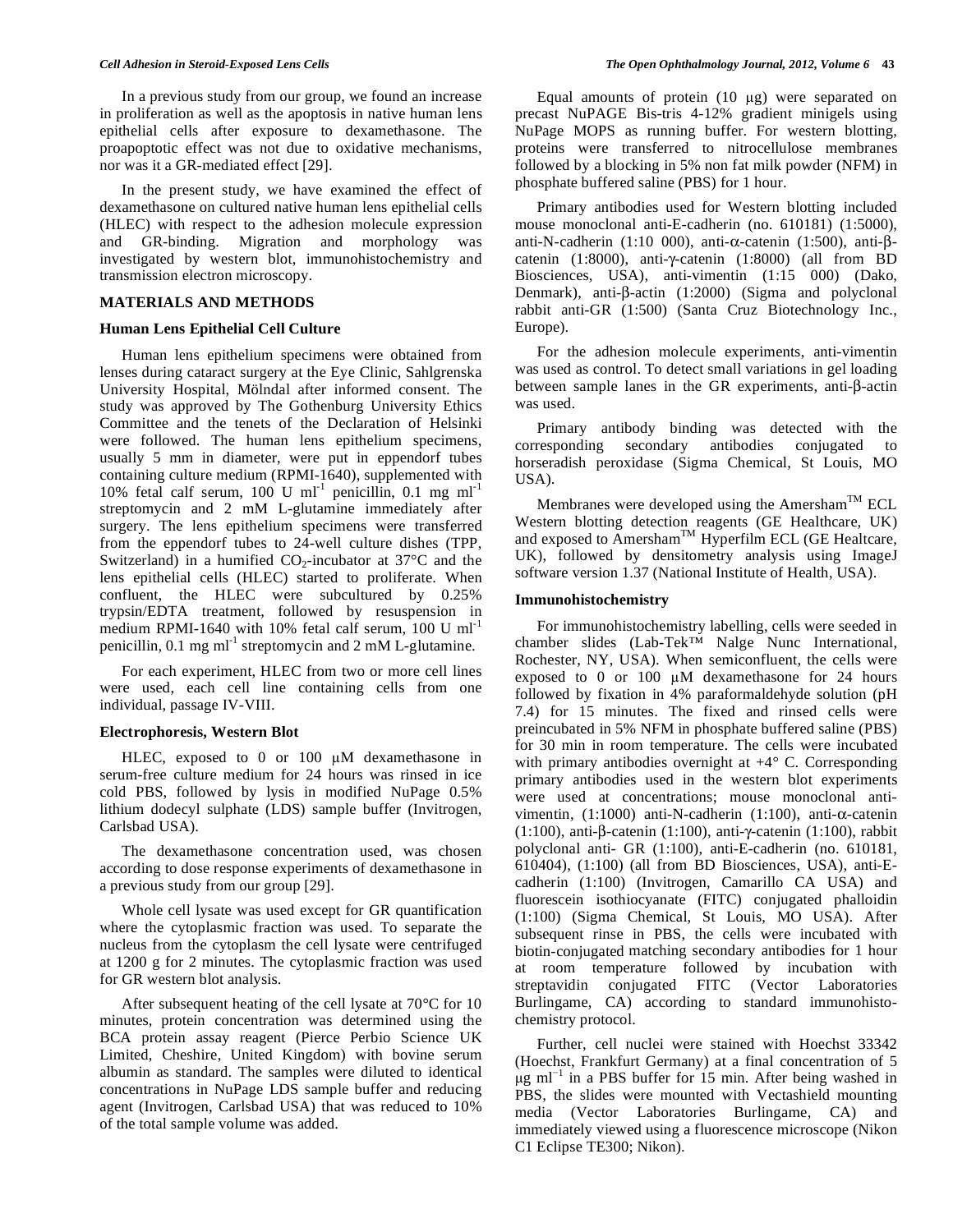#### **Transmission Electron Microscopy**

 HLEC cultured on a Transwell membrane were exposed to dexamethasone for 24 hours followed by fixation in Karnowsky fixative (2% paraformaldehyde, 2.5% glutaraldehyde, 0.01% sodium azide in 0.05 M sodium cacodylate) for 2 hours at 4° C. The cells were rinsed in 0.15 M sodium cacodylate and postfixed in 1% osmium tetroxide (OsO4) and 1% potassium ferrocyanide  $(K_4Fe(CN)_6)$  for 2 hours at 4°C. Contrast was enhanced by 0.5% uranyl acetate for 1 hour in darkness at room temperature. After dehydration, the filters with attached cells were embedded in Agar 100 resin (Agar Scientific LTD, Essex, England). Ultrathin transverse sections (60-70 nm) of the filters with attached cells were contrasted with uranyl acetate and lead citrate before examination in a LEO 912AB transmission electron microscope (Carl Zeiss, Oberkochen, Germany). Digital image files were captured with a MegaView III camera (Soft Imaging Systems, Münster, Germany).

# **Statistics**

 Statistical analysis on densitometry results from western blot experiments was performed using independent-samples t-test. As software, SPSS 11.0.4 (SPSS Inc., Chicago, Il) were used. Experiments were run at least three times to confirm reproducibility and representative results are shown.

# **RESULTS**

# **Effect of Dexamethasone on Protein Expression Quantified by Western Blot**

 Western blot and densitometry analysis showed decreased N-cadherin,  $\alpha$ -catenin,  $\beta$ -catenin and GR expression in dexamethasone exposed HLEC as compared to the unexposed cells (Figs. **1**, **2**). The result indicates a decreased cellular adherens.

No significant change in,  $\gamma$ -catenin or vimentin expression was present (Fig. **1**). Vimentin was used as positive control for adhesion and  $\beta$ -actin was used as loading control in the GR experiments. E-Cadherin was not detectable.

#### **Immunohistochemical Analysis**

 Immunohistochemical analysis showed a declined expression of N-cadherin and  $\alpha$ -catenin (Fig. 3B, D) in HLECs exposed to dexamethasone as compared to the unexposed cells (Fig. **3A**, **C**). No change in antigen expression of dexamethasone exposed cells labelled with anti- $\beta$ -catenin or anti- $\gamma$ -catenin (Fig. **3F**, **H**) as compared to the unexposed cells (Fig. **3E**, **G**) was evident.

 Translocation of the GC-GR complex to the nucleus was present to a larger extent in the dexamethasone exposed HLECs (Fig. **4B**) as compared to the unexposed cells (Fig. **4A**). Immunostaining for E-cadherin was negative (not shown).

# **Morphological Changes as Viewed by Transmission Electron Microscopy**

 Control HLEC grew as monolayers on the filters. The cells displayed numerous mitochondria with regularly spaced cristae, well developed and branching rough endoplasmic reticulum, and rather prominent and vesicle rich Golgi regions (Fig.  $5A$ ). HLEC exposed to 0.1, 1, 10 and 100  $\mu$ M dexamethasone exhibited dose-dependent morphological changes consisting of vacuole formation and increasing numbers of multivesicular bodies. The latter were most numerous and irregularly shaped in high-dose dexamethasone cells. They contained a very electron-dense material including packed membranes and numerous vesicles. Interestingly, an apparent rearrangement of membrane into dense whirls was seen in association with some mitochondria (Fig.  $5B-D$ ). At 1, 10 and 100  $\mu$ M,



**Fig. (1).** Densitometric analysis of western blot reveals significantly decreased N-cadherin α-catenin and β-catenin expression in HLEC exposed to dexamethasone for 24 hours as compared to unexposed cells. Dexamethasone exposure did not change  $\gamma$ -Catenin or vimentin expression. Vimentin was used as positive control for adhesion molecule detection. \*P<0.05, \*\*P<0.01.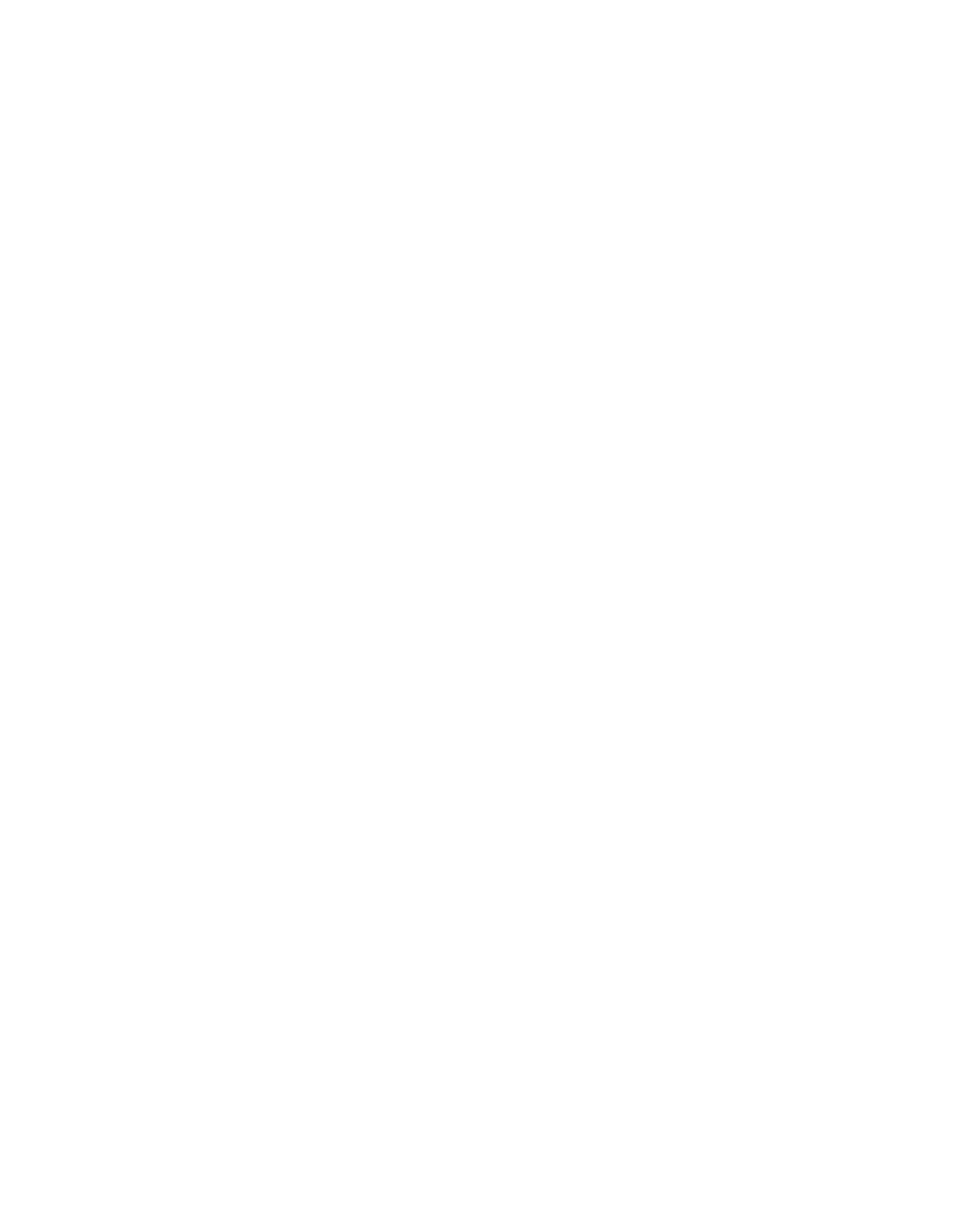**Fig. (4).** Immunohistochemistry of the glucocorticoid receptor (GR) showed an increase of GR in the nucleus of (**B**) dexamethasone exposed cells (100 M) as compared to (**A**) unexposed cells, indicative of translocalisation of the CG-GR complex to the nucleus. The cell nuclei is stained with Hoechst 33342 (blue), and GR with FITC (green) Original magnification 1000x.

**Fig. (5).** Morphological changes viewed by transmission electron microscopy. A dose-dependent increase in multivesicular bodies in HLEC after exposure to 0.1  $\mu$ M (**B**), 1  $\mu$ M (**C**), 10  $\mu$ M (**D**) and 100  $\mu$ M (**E**) dexamethasone for 24 hours was evident. Control cells, 0  $\mu$ M dexamethasone, are shown in **(A)**. Enlargement of a multivesicular body is shown as an inset picture in (**D**). Multilayering of cells, present after 1, 10 and 100  $\mu$ M dexamethasone exposure, is shown in  $(C)$ ,  $(D)$  and  $(E)$ . Vacuoles also occurred, being more frequent in number and size with increasing concentration (see inset in picture **B** and **E**). Scale bar = 1  $\mu$ M.

 The present study indicates that several mechanisms may be involved in PSC formation. However, whether the aberrant cell migration due to the down regulation of adhesion molecules after dexamethasone exposure is a direct receptor mediated effect or an indirect effect caused by GR modulation of transcription of other genes, is yet to be elucidated. Non-receptor mediated effects may also be involved in the pathogenesis of steroid-induced cataract.

# **ACKNOWLEDGEMENTS**

 This study was supported by the Göteborg Medical Society, the Swedish Medical Society, the Swedish Society for Medical Research, Karin Sandquist Foundation, Stiftelsen Handlanden Herman Svensson Foundation, Knut and Alice Wallenberg Foundation, Föreningen de Blindas Vänner and Kronprinsessan Margaretas Arbetsnämnd för Synskadade and Ögonfonden.